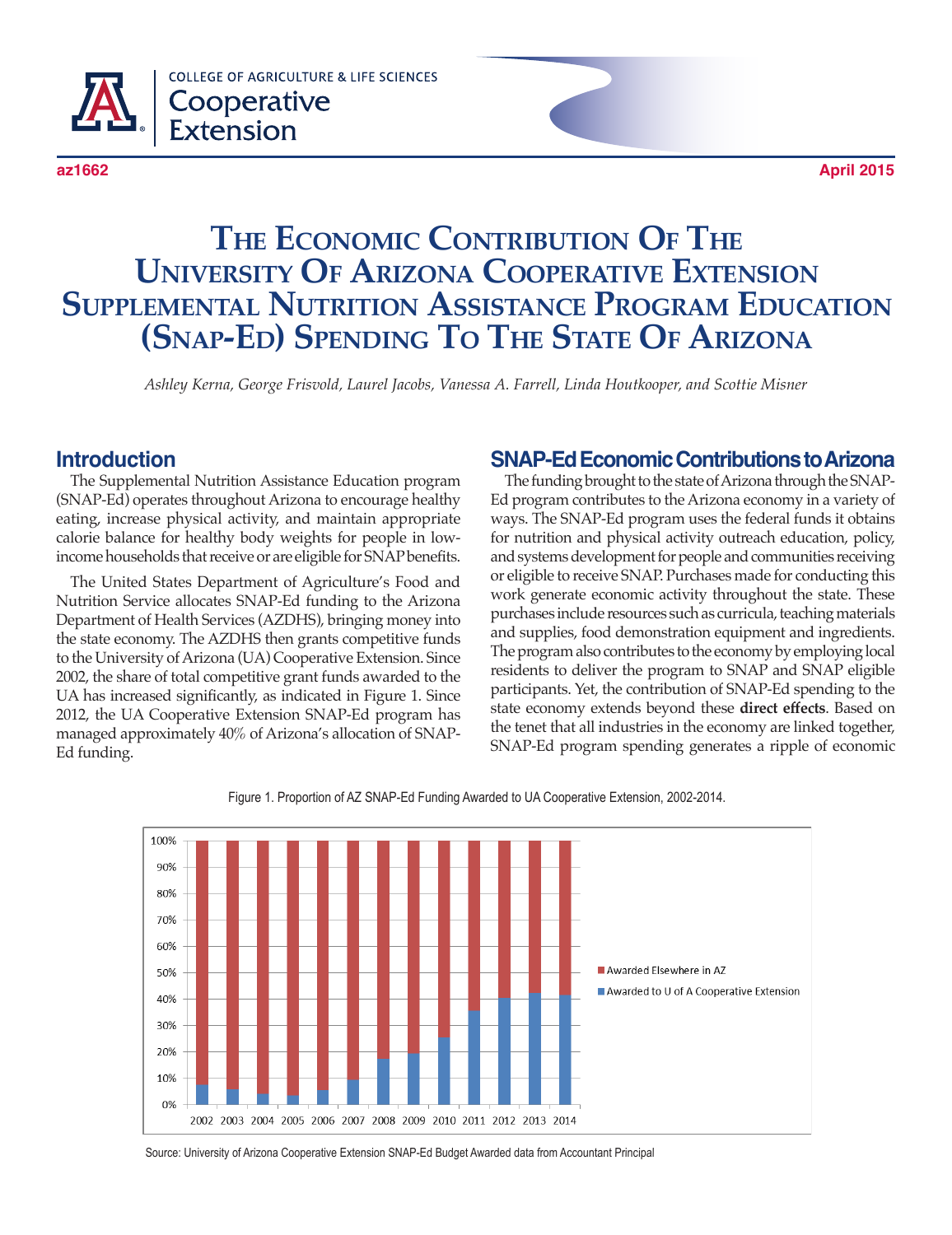activity in other industries of the Arizona economy. Economists call this the **multiplier effect.**

For example, when the SNAP-Ed program purchases materials (like those listed above) from suppliers, the suppliers must then purchase materials to produce these goods (e.g. the printing agency must purchase paper, ink, and other resources and the grocery store must purchase vegetables and fruits from a wholesaler or from the farm directly). Those producers, in turn, must also purchase goods and services from other industries (e.g. the farm purchases seeds, water, and fertilizers, etc.) and so on. These business-to-business transactions are called **indirect effects.**

In addition to increased economic activity between businesses, there is also increased economic activity resulting from the SNAP-Ed program employing local residents. Program employees spend their paychecks within the local economy to pay for goods and services, such as groceries, doctor visits, hobbies, eating out, etc. These household-to-business transactions are called **induced effects.**

While determining the complete economic and social impacts of the SNAP-Ed programming is beyond the scope of this report, the analyses summarized here focus on *estimating the total economic contribution of the UA Cooperative Extension SNAP-Ed program spending to the state of Arizona for the years 2011 and 2012*<sup>1</sup> . Summary results are presented in this report and economic contributions are described through the following metrics:

- Employment number of full-time equivalent (FTE) jobs
- Labor income total income earned; it includes employee compensation (wages and benefits) and proprietor income
- Output total value of production or total economic activity; it is typically measured by gross sales
- Value Added net gain in economic activity as defined as Output (gross sales) minus the cost of inputs (resources); it includes wages and salaries, profits, and taxes

## **Translating SNAP-Ed Spending to its Contribution to the State Economy**

The IMPLAN 3.0<sup>2</sup> input-output modeling program was used to estimate the total economic contribution of the UA Cooperative Extension SNAP-Ed program spending to the Arizona economy. This total economic contribution included SNAP-Ed expenditures for program implementation (direct effects) as well as the multiplier effects, or the economic activity generated from resource suppliers (indirect effects) and employee spending (induced effects).

For this analysis, the budget was divided into two primary components: payroll expenses and non-payroll expenses. The payroll expense component included the budget categories Personnel Costs/Salary and Benefits. It also included the budget category Contract Agreements as this was assumed to cover the costs of staff working under subcontract agreements. Nonpayroll expenses were comprised of the remaining seven budget categories: Non-Capital Equipment Supplies, Materials, Travel, Building/Space, Maintenance, and Equipment & Other Capital, and Indirect Costs (IDC). Table 1 below provides a summary budget of SNAP-Ed spending for the years of analyses, including a description of the IDC contributions that support UA overhead for facilities and administration costs. These are the direct effects of UA Cooperative Extension SNAP-Ed program spending.

| <b>Expense Categories (Millions in current dollars)</b> | 2011         | 2012  |
|---------------------------------------------------------|--------------|-------|
| Payroll Expenses                                        | \$2.2        | \$2.4 |
| Non-Payroll Expenses                                    | \$2.5        | \$3.3 |
| Supplies, Materials, Equipment, Travel, etc.            | \$1.6        | \$2.2 |
| Indirect Costs <sup>3</sup>                             | \$0.9        | \$1.1 |
| University of Arizona Sponsored Projects Services       | \$0.7        | \$0.8 |
| College of Agriculture and Life Sciences                | \$0.1        | \$0.2 |
| <b>County Units Indirect Costs</b>                      | \$0.1        | \$0.1 |
| <b>Total Program Spending (Millions)</b>                | <b>\$4.7</b> | \$5.7 |

Table 1. The UA Cooperative Extension SNAP-Ed Program Summary Budget, 2011-2012.

Source: University of Arizona Cooperative Extension SNAP-Ed Expense data from Accountant Principal

Individual reports were completed for 2011 and 2012, the summary of which is presented in this report. The year 2011 was selected as the first year of analysis because it was the first year in which federal dollars were the sole source of funding, whereas in previous years the program's funding had included matching funds.

<sup>&</sup>lt;sup>2</sup> IMpact analysis for PLANning Version 3.0 (IMPLAN Group, LLC).

<sup>&</sup>lt;sup>3</sup> Indirect cost (IDC) calculations have changed over the years. The data presented here represents the IDC in 2011 and 2012, respectively, and are summary figures only.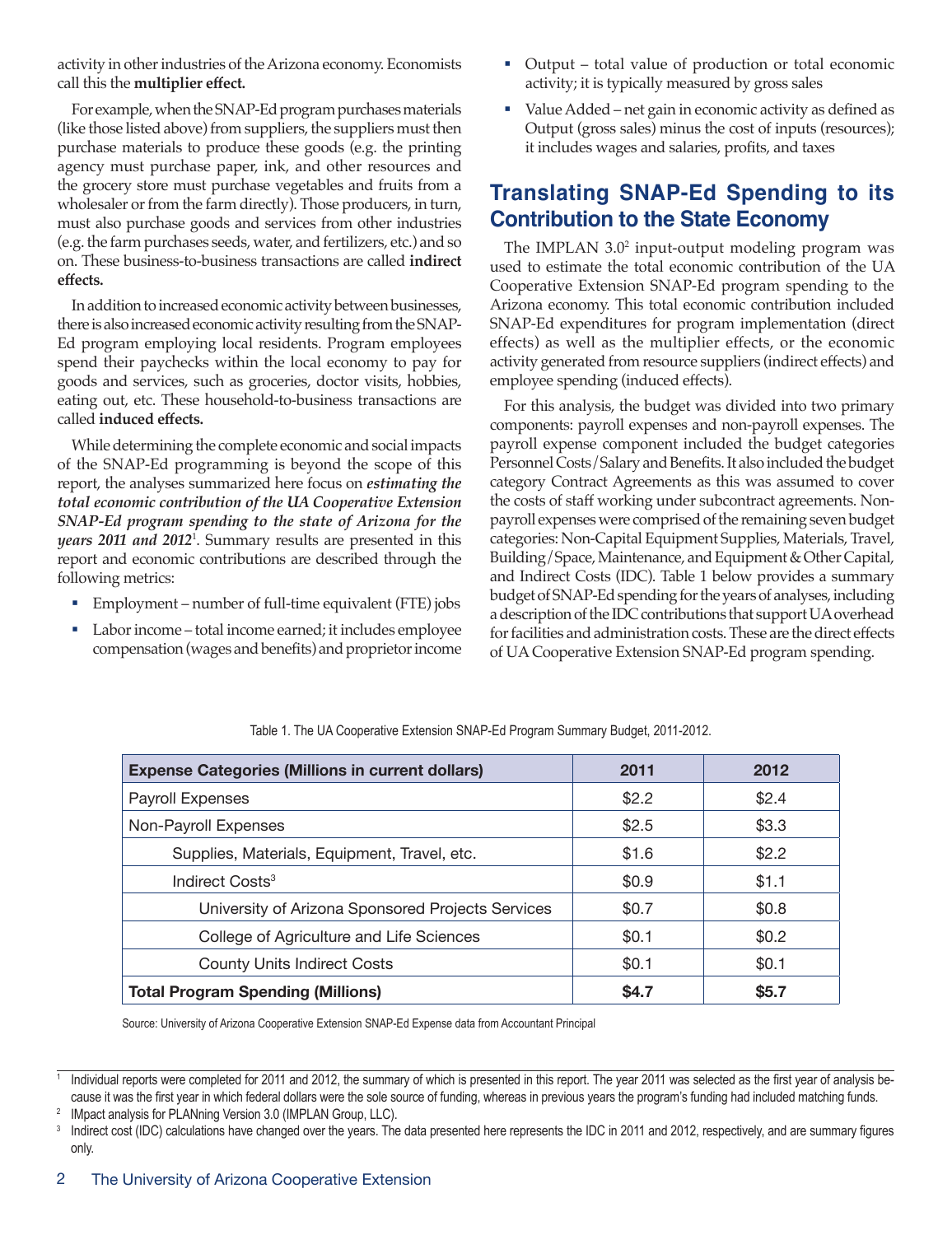In order to capture the indirect effects (the effects from business-to-business transactions) non-payroll expenses were applied to the model and distributed in a way that represents the typical spending pattern of a public education institution $^4$  . The induced effects (household-to-business transactions) were captured by applying payroll expenses to labor income earned by UA Cooperative Extension SNAP-Ed program employees, and modeling the resulting economic activity from them spending their paychecks in Arizona<sup>5</sup>. The total economic contributions of SNAP-Ed spending for the years 2011 and 2012 are presented in Table 2 below, with all metrics except employment measured in current dollars.

#### **2011**

In 2011, the UA Cooperative Extension SNAP-Ed program generated \$4.7 million in direct economic activity (output) through its spending, with \$2.2 million of that amount accounting for the direct labor income earned by the 75 full-time equivalent (FTE) jobs directly supported by the UA SNAP-Ed program. The model estimates that these direct contributions from UA SNAP-Ed spending supported an additional 33 FTE jobs, \$1.9 million in labor income, \$3.0 million in value added, and \$5.0 million in output in other Arizona industries through the indirect and induced effects. Thus, the total economic contribution of UA Cooperative Extension SNAP-Ed program spending in 2011, including multiplier effects, was 108 FTE jobs<sup>6</sup>, \$4.1 million in labor income, \$5.2 million in value added, and \$9.7 million in total output.

## **2012**

In 2012, the UA Cooperative Extension SNAP-Ed program generated \$5.7 million in direct economic activity (output) through its spending, with \$2.4 million of that amount accounting for the direct labor income earned by the 62 full-time equivalent (FTE) jobs directly supported by the UA SNAP-Ed program. The model estimates that these direct contributions from UA SNAP-Ed spending supported an additional 39 FTE jobs, \$2.3 million in labor income, \$3.6 million in value added, and \$6.1 million in output in other Arizona industries through the indirect and induced effects. Thus, the total economic contribution of UA SNAP-Ed spending in 2012, including multiplier effects, was 101 FTE jobs, \$4.7 million in labor income, \$6.1 million in value added, and \$11.8 million in total output.

As demonstrated in Table 2 below, the total economic contribution (including multiplier effects) of UA Cooperative Extension SNAP-Ed program spending to the state economy can vary substantially from year to year, depending on the amount of the grant awarded to the program and the economic activity of the program (or the amount expended for program operations). The total economic contribution from the UA Cooperative Extension SNAP-Ed program in 2012 was higher than 2011 due to an increase in total spending of approximately 1 million dollars.

|                                                         | 2011  | 2012         |
|---------------------------------------------------------|-------|--------------|
| <b>Total Employment (FTE)</b>                           | 108   | 101          |
| Direct Employment                                       | 75    | 62           |
| Indirect and Induced Employment                         | 33    | 39           |
| <b>Total Labor Income (millions in current dollars)</b> | \$4.1 | <b>\$4.7</b> |
| Direct Labor Income                                     | \$2.2 | \$2.4        |
| Indirect and Induced Labor Income                       | \$1.9 | \$2.3        |
| <b>Total Value Added (millions in current dollars)</b>  | \$5.2 | \$6.1        |
| Direct Value Added                                      | \$2.2 | \$2.4        |
| Indirect and Induced Value Added                        | \$3.0 | \$3.6        |
| <b>Total Output (millions in current dollars)</b>       | \$9.7 | \$11.8       |
| Direct Output                                           | \$4.7 | \$5.7        |
| Indirect and Induced Output                             | \$5.0 | \$6.1        |

Table 2. Total Economic Contribution of UA SNAP-Ed Spending, 2011 and 2012.

Source: Author's calculations; University of Arizona Cooperative Extension SNAP-Ed Expense data from Accountant Principal, 2011 and 2012; IMPLAN Group, LLC, 2011.

<sup>4</sup> The public education (state/local government) institution spending pattern was derived from the U.S. national average, available from IMPLAN. Local purchase percentages, or the proportion of sales represented by local production, were set to the SAM model value.

<sup>5</sup> Payroll effects were modeled using a Labor Income Change.

<sup>6</sup> Direct FTE employment was available from SNAP-Ed data. Indirect and induced FTE employment effects were estimated using the conversion rate for Sector 438-Employment in state and local government education.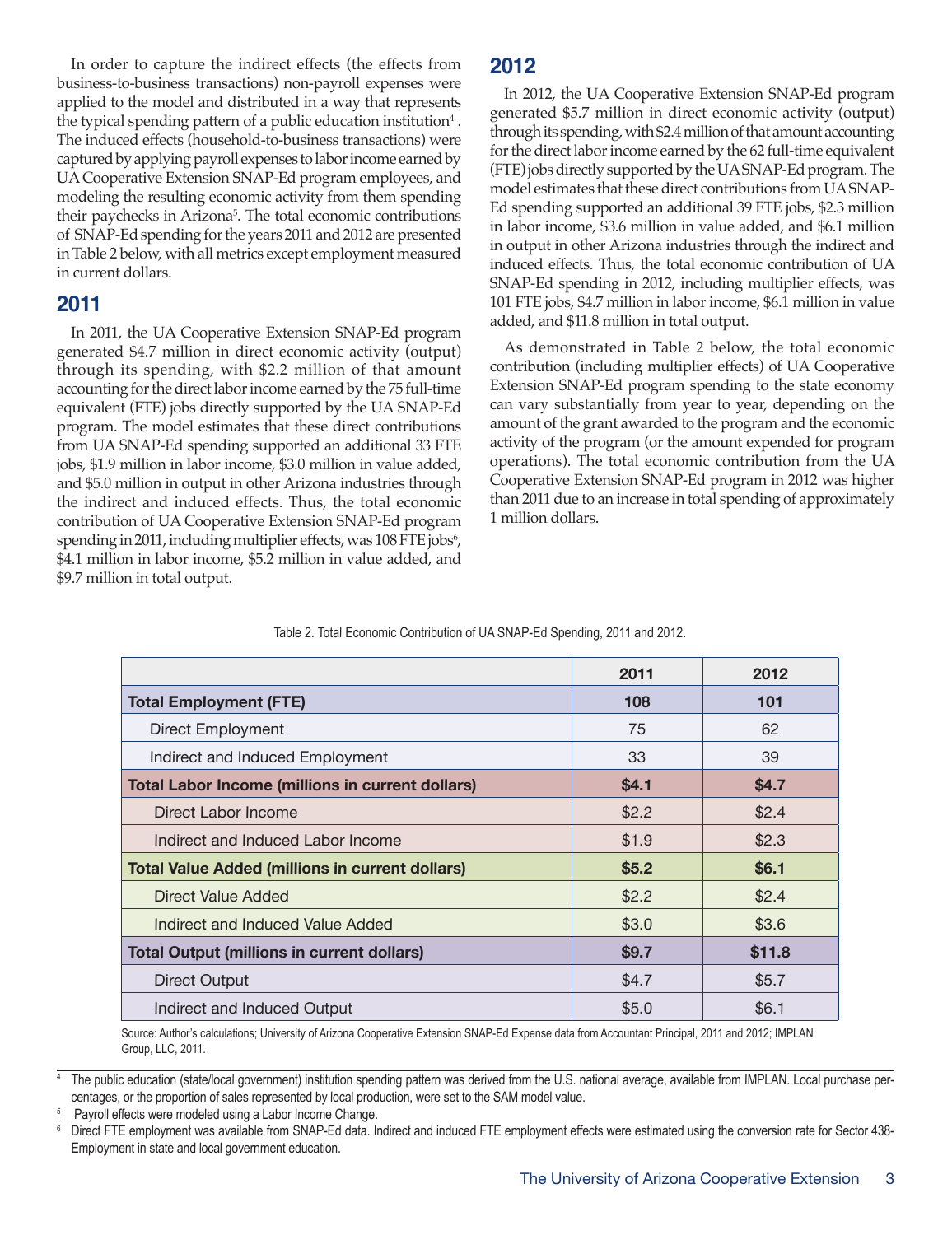## **References**

- IMPLAN Group, LLC. (2011). IMPLAN System (data and software). 16740 Birkdale Commons Parkway, Suite 206, Huntersville, NC 28078, www.IMPLAN.com.
- University of Arizona Cooperative Extension SNAP-Ed Budget Awarded data and Expense data from the Accountant Principal. University of Arizona, Department of Nutritional Sciences.



COLLEGE OF AGRICULTURE & LIFE SCIENCES **Cooperative** Extension

**The University of Arizona College of Agriculture and Life Sciences Tucson, Arizona 85721**

**Ashley Kerna** *Economic Impact Analyst*

**GEORGE FRISVOLD** *Extension Economist, Resource Economics*

**Laurel Jacobs** *Associate in Extension, Nutritional Sciences*

**Vanessa Farrell** *Associate in Extension, Nutritional Sciences/SNAP-Ed*

**Linda Houtkooper** *Associate Director, Programs*

**SCOTTIE MISNER** *Associate Specialist, Nutritional Sciences*

**Contact: Ashley Kerna akerna@email.arizona.edu**

**This information has been reviewed by University faculty. extension.arizona.edu/pubs/az1662-2015.pdf**

**Other titles from Arizona Cooperative Extension can be found at:**

**extension.arizona.edu/pubs**

Any products, services or organizations that are mentioned, shown or indirectly implied in this publication do not imply endorsement by The University of Arizona.

Issued in furtherance of Cooperative Extension work, acts of May 8 and June 30, 1914, in cooperation with the U.S. Department of Agriculture, Jeffrey C. Silvertooth, Associate Dean & Director, Extension & Economic Development, College of Agriculture Life Sciences, The University of Arizona.<br>The University of Arizona is an equal opportunity, affirmative action institutio sex, national origin, age, disability, veteran status, or sexual orientation in its programs and activities.